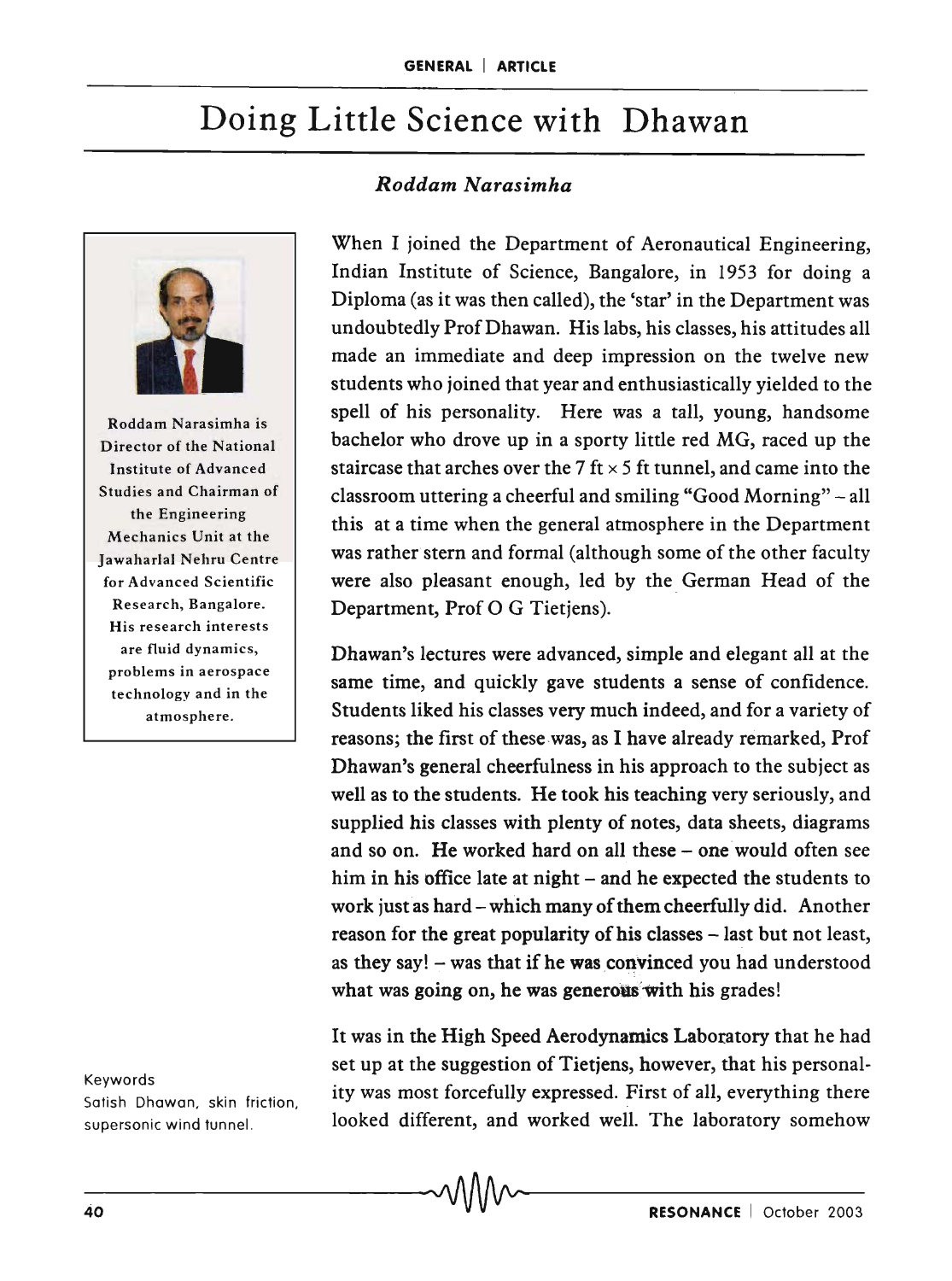#### Box 1. Direct Measurements of Skin Friction

A fluid flowing past any surface, such as for example an aircraft wing, exerts a shear stress on the surface due to the action of viscosity; this stress, which varies from point to point, is in part responsible for the 'drag' of the surface, i.e. the resistance offered to its motion by the fluid. In the first half of the 20th century, the introduction of the idea of the boundary layer by Prandtlled to new and rational estimates of the skin friction, which was shown to depend on the Reynolds number (which is a non-dimensional number given by (flow velocity  $\times$  characteristic length scale of the body)/the kinematic viscosity of the fluid). Although various experiments had confirmed the usefulness of the boundary layer idea, no direct measurement of the skin friction on a surface had been made, till Dhawan devised a floating element balance for making such a measurement. In this balance a small strip of the surface is isolated from the rest of it and is allowed to 'float', i.e. it is free to move against the stiffness of appropriate elastic flexures (springs). The deflection of the element is a measure ofthe skin friction it experiences. In the balance the measurement *is* made by a *nulling* technique by which the element is brought back to *its* original position by applying a force which then provides a measure of the skin friction. Dhawan measured the deflection through a linear variable differential transformer; the size of the element was 2 mm in the direction of the

**I** 

 $\overline{\phantom{a}}$ 

 $10<sub>6</sub>$ 

Kórmán

I I

 $\pm$ I<sub>I</sub>

flow  $\times$  20 mm across, the movement of the element being of the order of a few thousands of an inch. The figures here show (a) design of the instrument and (b) the results of the measurement compared with the theories available at the time. Numerous such floating element balances were made after Dhawan's work [3].

(,-----

 $\alpha$ 

 $9.001$ 

 $\overline{\phantom{a}}$ 

BIaW>~ \_\_\_

 $\sim$   $\sim$   $\sim$   $\sim$   $\sim$   $\sim$   $\sim$ 

~ 1- ~o:P

From profile measurements DIrect skln-(rict":m --- ~1J5I¥emanf~~ *r.26.6* em Direct skin-friction lTlf!QSU'emenls-; *x·* 56 an

r III<br><u>1</u>

 $10<sup>5</sup>$  $R_1$ 

..

 $-$ 

~~~

 $\overline{\phantom{a}}$ 

*r----'*   $\begin{array}{c} \begin{array}{c} \text{ } \\ \text{ } \\ \text{ } \\ \text{ } \\ \text{ } \\ \end{array} \end{array}$ 

o Direc<br>m

 $\begin{array}{c|c|c|c|c} \n\hline\n\text{2} & & & \\
\hline\n\text{2} & & & \\
\hline\n\text{10} & & & \\
\hline\n\text{10} & & & \\
\hline\n\end{array}$ 





Figure 1a: Sketch of flat-plate installation in GALCIT 2 $\frac{1}{2}$  by 2 $\frac{1}{2}$  foot correlation tunnel.

Figure 1b: Local skin friction in incompressible flow.

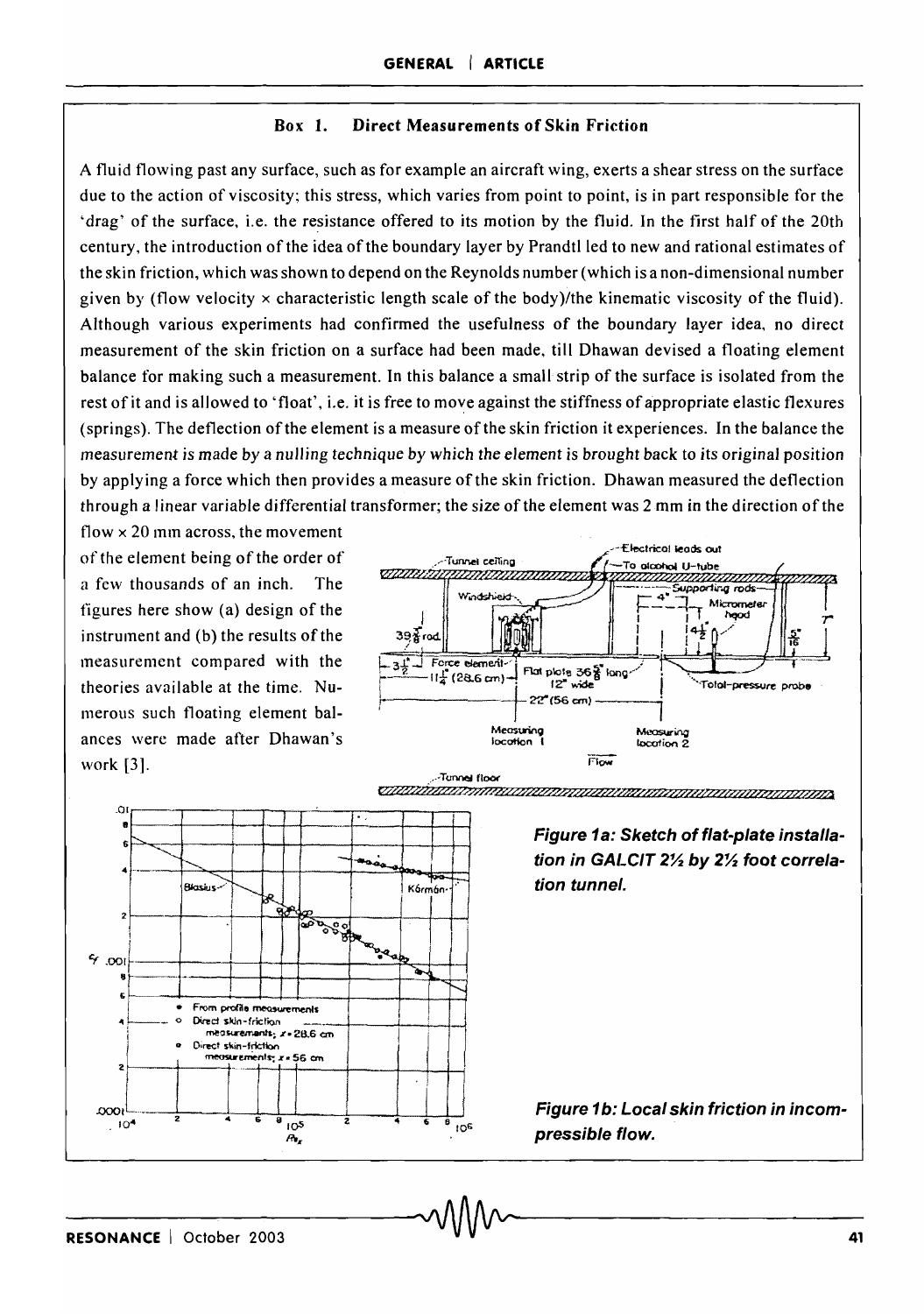

In supersonic flow, the fluid can encounter sharp discontinuities in flow variables such as normal velocity. pressure, temperature, etc. at what is known as a shock wave. If a shock wave hits a surface, then ideal



fluid theory lays down how the parameters of the reflected shock are related to those of the incident shock. (Shocks are nonlinear waves, so the laws of reflection are not as simple as in classical optics.) However it is well known that no matter how small the viscosity of the fluid (or more precisely how high the Reyno Ids number) the effects of viscosity will be felt in a thin boundary layer near the surface, and so shock reflection is not quite the process that this ideal fluid theory describes. The experiments of Liepmann, Roshko and Dhawan [4) showed that surface pressure does not exhibit a discontinuity at the shock impingement point; there is a smearing out which is wider when the boundary

## Figure 2a. Reflection of shock wave from flat surface.  $\delta = 3^{\circ}$ ; M, = 1.4;  $R = 0.9 \times 10^4$ .

layer is laminar than if it is turbulent *(Figure* 2a). In fact the flow can even go from laminar to turbulent in the neighbourhood of the shock impingement point and so the reflection process can be quite complicated *(Figure*  2b).

Figure 2b. Model of shock-wave reflection from flat surface with laminar boundary layer. Incident wave  $\delta$  =4.5°; M, =1.44; R=0.9×10°.

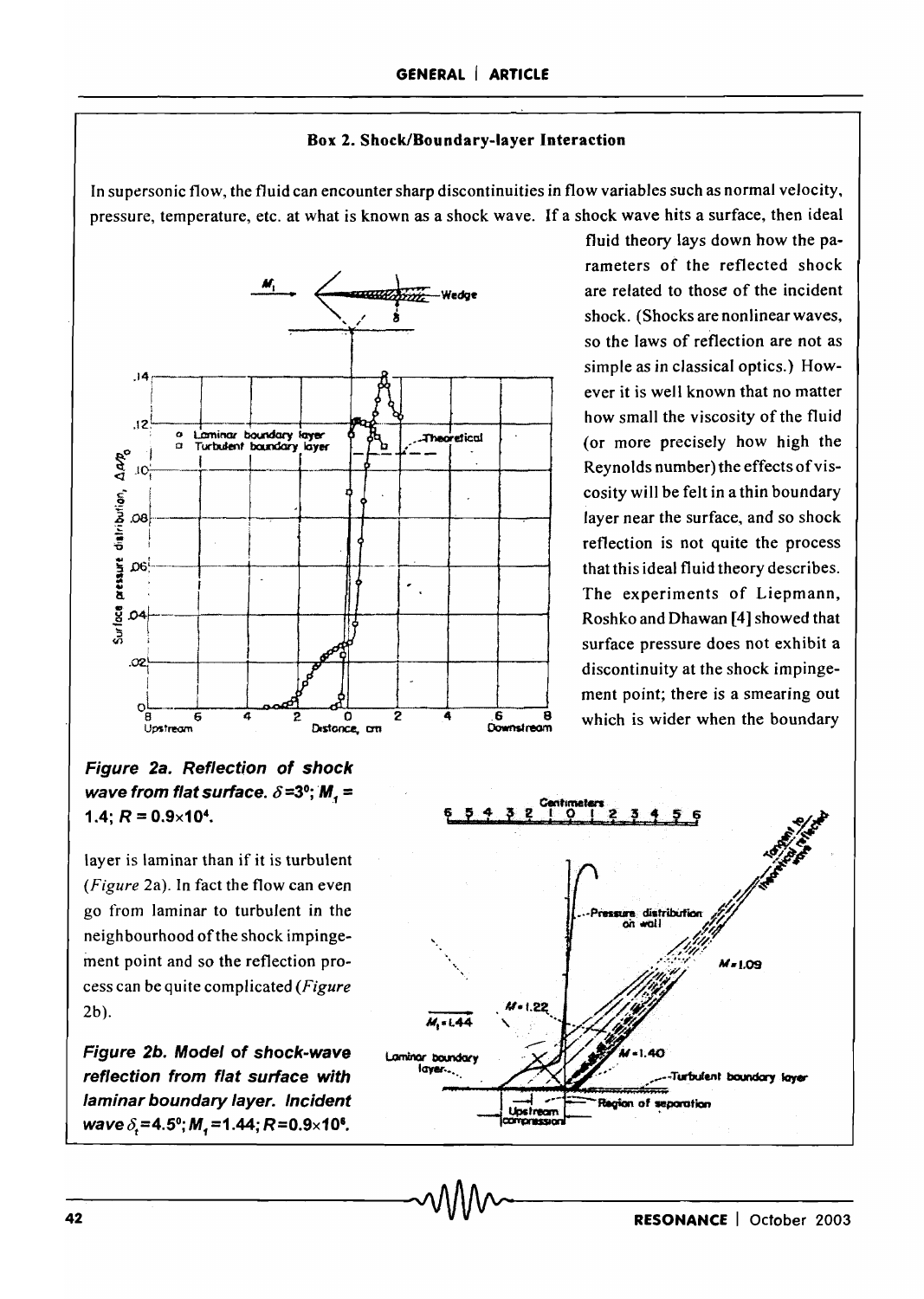managed to convey an impression of both science and engineering; it had 100 hp compressors running supersonic wind tunnels, as well as lenses and galvanometers measuring what was going on in those tunnels. Much of the equipment and instrumentation were made locally, for they could not be easily borrowed or bought: clearly the idea was to get on with the experiments whichever way they might best be conducted. I vividly recall how a small 1 in  $\times$  3 in supersonic wind tunnel was calibrated, with the help of all hands that could be mustered at any given time, to open valves, ring bells, take readings, click cameras, etc. - to a young student like me it was all very dramatic and modern. (Not that the number of people so mustered was very large: the Department was still small at that time.)

There was also an earlier 1 cm  $\times$  1 cm supersonic wind tunnel, which ran on compressed air from two war-time surplus oxygen tanks from a Dakota - complete with a schlieren system which quickly demonstrated shock and-expansion waves to students, and made them real at a time when, to most people, they were no more than fancy ideas in fancy foreign books.

While I was working in the High Speed Lab, a low-turbulence boundary layer tunnel was getting ready, and as I joined as a research student in 1955 I moved to the new Boundary Layer Lab which housed this tunnel.

Both laboratories had a variety of ingenious little devices, rigged up by Dhawan with great and obvious pleasure, to make things clearer for the student or easier for the experimenter. Among these "gizmos", as he loved to call them, I remember a pretty little thing for electroplating 5 micron tungsten wires with copper, so that they could later be soldered for making hot wire probes - I started my life in the laboratory, like so many students of fluid dynamics everywhere in the world at the time, struggling to make these probes for turbulence measurements. I still recall Prof Dhawan teaching me how to make these probes, telling me about the strict 'ritual' one had to follow  $-$  "like doing pooja", he would say. The fine wires we needed for these probes

The idea was to get on with the experiments whichever way they might best be conducted.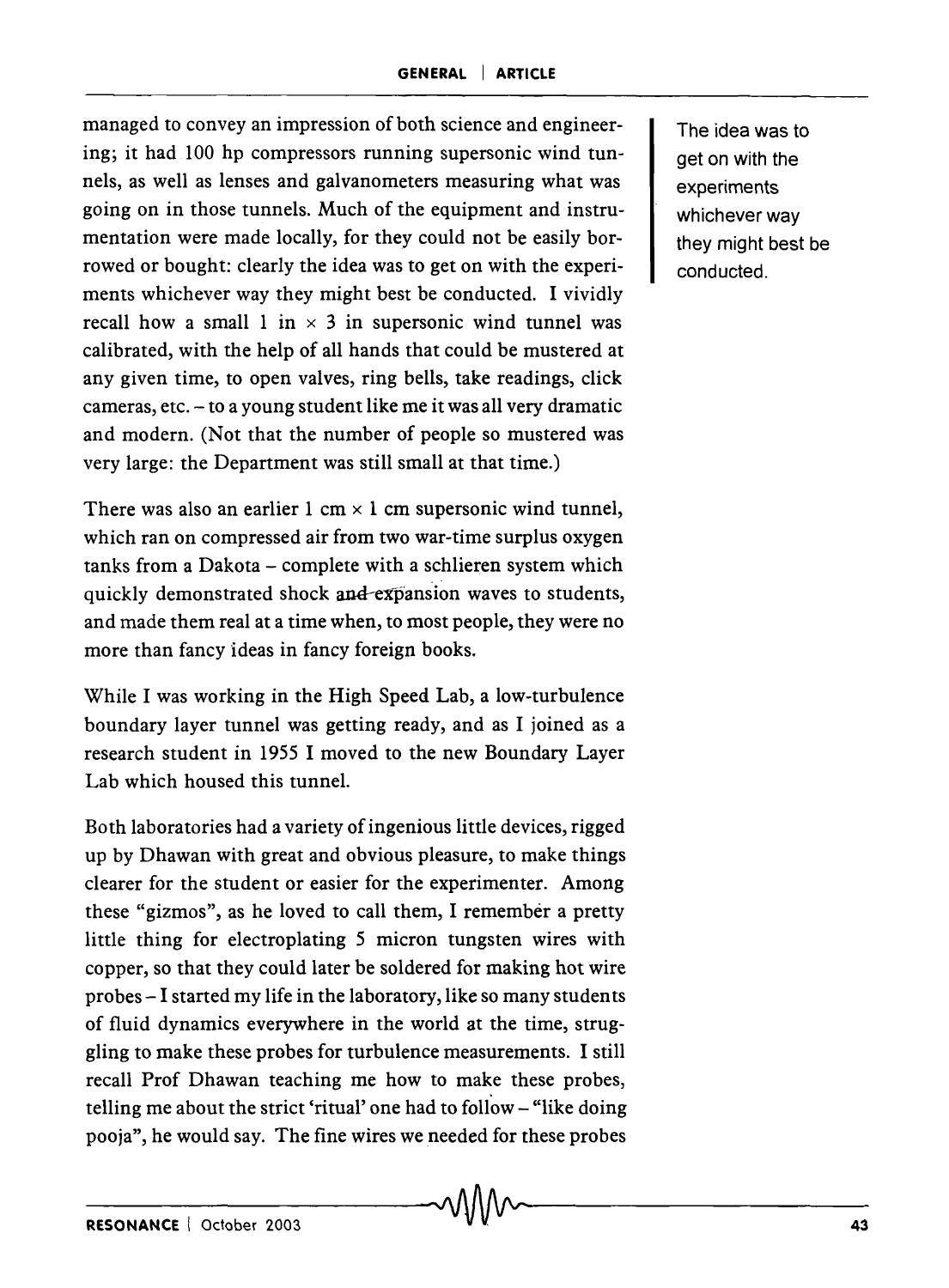#### Box 3. Transition

Fluid flow can exhibit either of two states, laminar (generally smooth and regular) or turbulent (generally irregular, chaotic, apparently random). In flow past any body or surface the state offluid motion is usually laminar near the nose or leading edge, and undergoes 'transition' to turbulence further downstream. For a long time there were two contending pictures of how transition actually takes place: one seeing it as abrupt, the other as gradual – what experimental evidence there was could be used to support either view. It turns out that this transition does not occur across a sharp front but rather over a region, which can some times be quite extensive; the flow within this region is turbulent only part-time. The two pictures were reconciled when it was discovered that transition is characterized by islands of turbulence, called spots, which have sharp boundaries; the flow is fully turbulent only when the spots grow so big that they entirely cover the surface. The fraction of time that flow is so turbulent at any point is called the intermittency. The diagram here shows that, irrespective of the agent causing transition, measurements made at IISc and the National Bureau of Standards all follow a universal curve *(Figure* 3) [5].



Figure 3. Universal distribution of  $\gamma$  vs  $\zeta$  with transition due to different agents.

were not easily available, and Dhawan got them from friends in the United States: various bits of platinum and tungsten wire arrived by mail, stuck on the back of letters written to him (we used to hoard them like misers).

He would often rig up small.experiments very fast, with whatever was available. For example, I remember a tiny vertical wind tunnel made out of a drawing sheet rolled into a tube, with a little fan driving air through it from the bottom. Placed across the tube at the top of the tunnel was a 'test cylinder', which was just a fat wire, and students were shown the famous Karman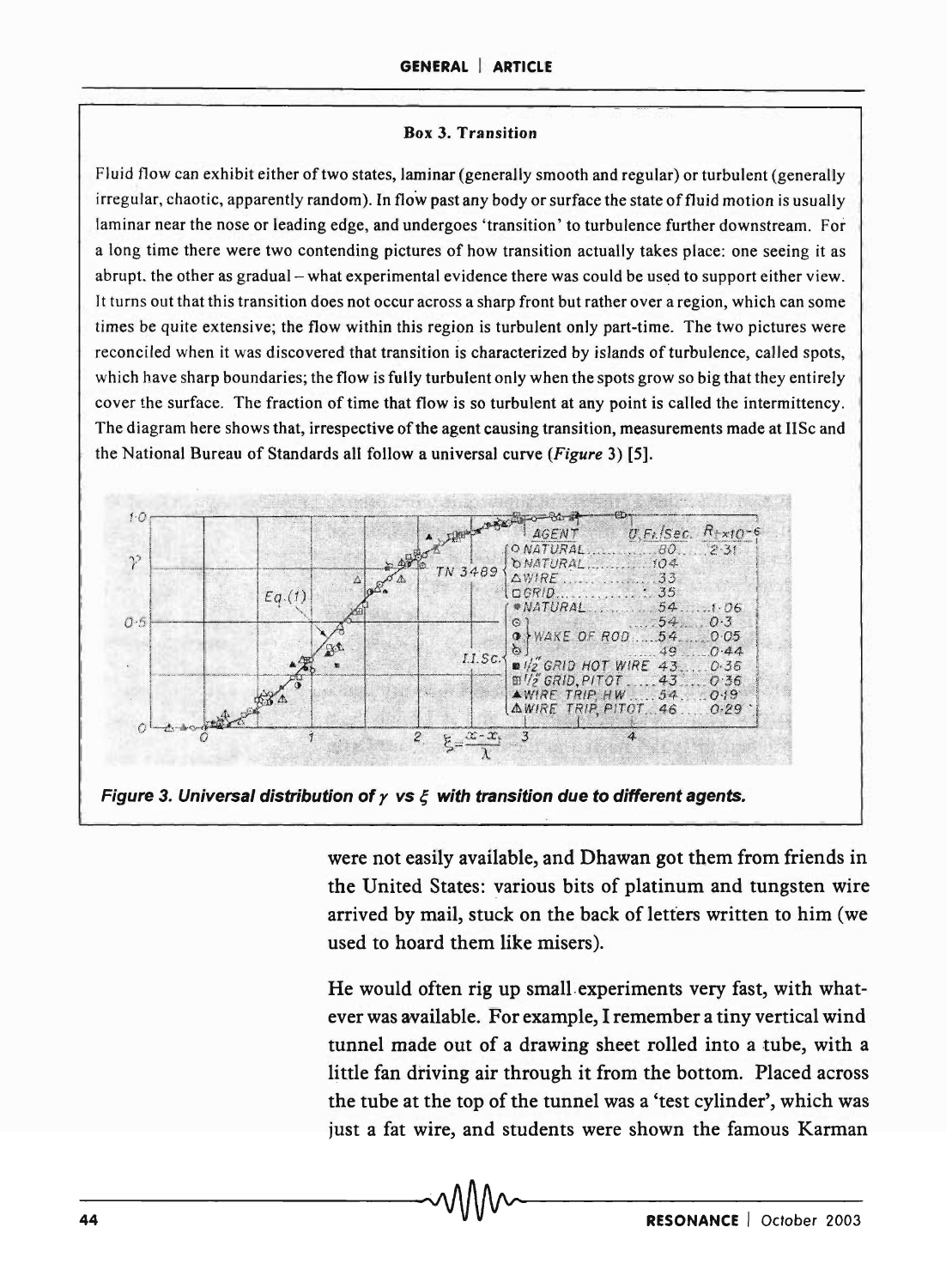vortices in the wake of that cylinder by the use of hot wire probes.

Dhawan thought at the time that we needed to do something on transition from laminar to turbulent flow, because the wind speed and model size for the Department's 5 ft  $\times$  7 ft tunnel left flow on the wing of a typical aircraft model in an awkward transitional state. It was characteristic of him to identify the nature of the problem with the tunnel, and so start a *basic*  research programme to figure out if anything intelligent could be done about it. That is how I started studying transition for my Associate's thesis.

When I needed a hot wire amplifier for my research it had to be built from scratch (this was long before commercial sets became available in the market, and in any case we had very little money, especially in foreign exchange), so Dhawan hired a graduate from the Electrical Communication Engineering Department (P B Krishnaswamy) to help me on the project. We struggled for a year to put together a high-gain vacuum tube amplifier, operating on a 90 V dry-cell battery pack (of the kind that was still being used in the 1950s to run radio sets in villages). The amplifier seemed to suffer from every known instability (and some unknown ones as well  $-$  or so it seemed) before we had it working satisfactorily. Then we had to take photographic traces from an oscilloscope to measure intermittency - no cameras were available in the Department, and the one person who had it on campus would not dream of loaning it to us. So one day Dhawan asked, 'Can't we stick a film on a piece of wood and draw it across the oscilloscope?' So I made a 'linear' oscilloscope camera, with a length of unrolled 36 mm film stuck on a sheet of plywood. This sheet was then pulled through a black box with a slit facing the oscilloscope. As the velocity of the film was hardly uniform, equal intervals of length on the film did not correspond to equal intervals in time. So I used beam intensity modulation to provide time markers and counted time intervals manually after the film was developed in a make-shift room in the lab But it worked  $-$  worked so well, in fact, that we could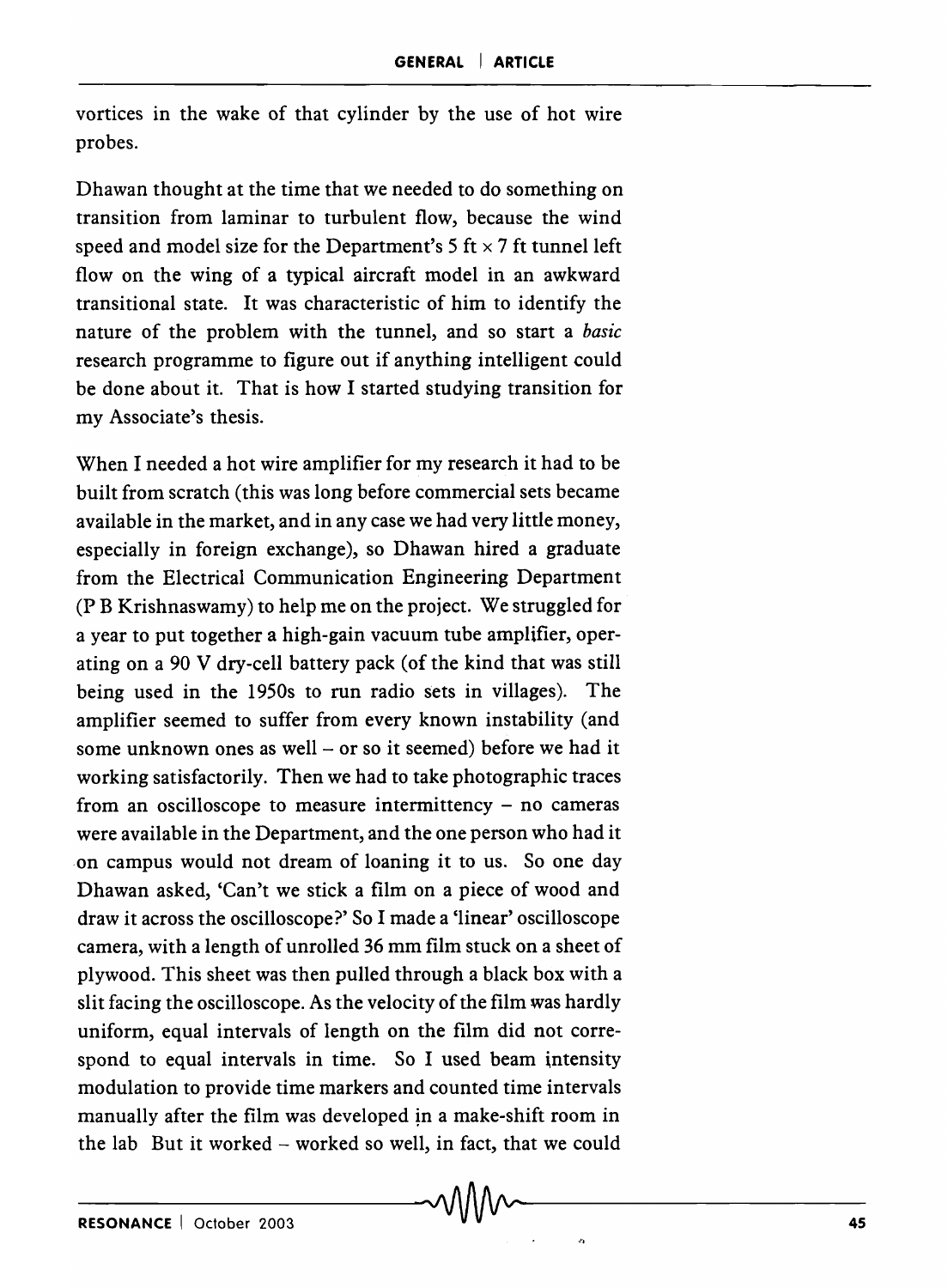make good sense of the data, and even write a paper for the *Journal of Fluid Mechanics,* but more importantly I learnt how, with some ingenuity, one can overcome what seem like insuperable difficulties.

Another pair of related incidents I must recall, because they show the way Dhawan worked with his students. As the boundary layer tunnel was calibrated and the hot wires began to work, Dhawan one day dropped on my desk a NACA report [1] on turbulent spots, which immediately seemed to provide a framework for understanding the transition zone. There was something strange in this work, however, because while it confirmed the value of the concept of a turbulent 'spot' that had been originally proposed by Emmons [2], the quantitative prediction of his theory was not compared with the experimental results that had been obtained. I was surprised by this apparent omission, but quickly found out why: when I made the comparison the disagreement was huge.

As my thesis work began making some progress, I finally thought I had found a clue to the interpretation of measured intermittency distributions. Dhawan was convinced about the soundness of this work, and encouraged me to publish a note in the *Journal of Aeronautical Sciences.* Although it took me some time to figure out the reason for the huge disagreement, and where the theory had to be modified, in time the new hypothesis began to sound so reasonable  $-$  indeed obvious  $-$  that I was a little surprised that nobody else had thought of it. It so happened that at that time Dhawan had a stream of friends visiting him from abroad, and he would often leave them with me in the Boundary Layer Lab to discuss our transition work. One such was an Indian scientist working in the US, who found it virtually impossible to believe that we might have done something new, and hinted how very unlikely it was that (with my crude, home-made dry-cell hot wire amplifiers) I might be right. I failed to convince him (although he seemed to have no specific scientific objections), and towards the end of our conversation he was well on the way to shaking my confidence. When I duly